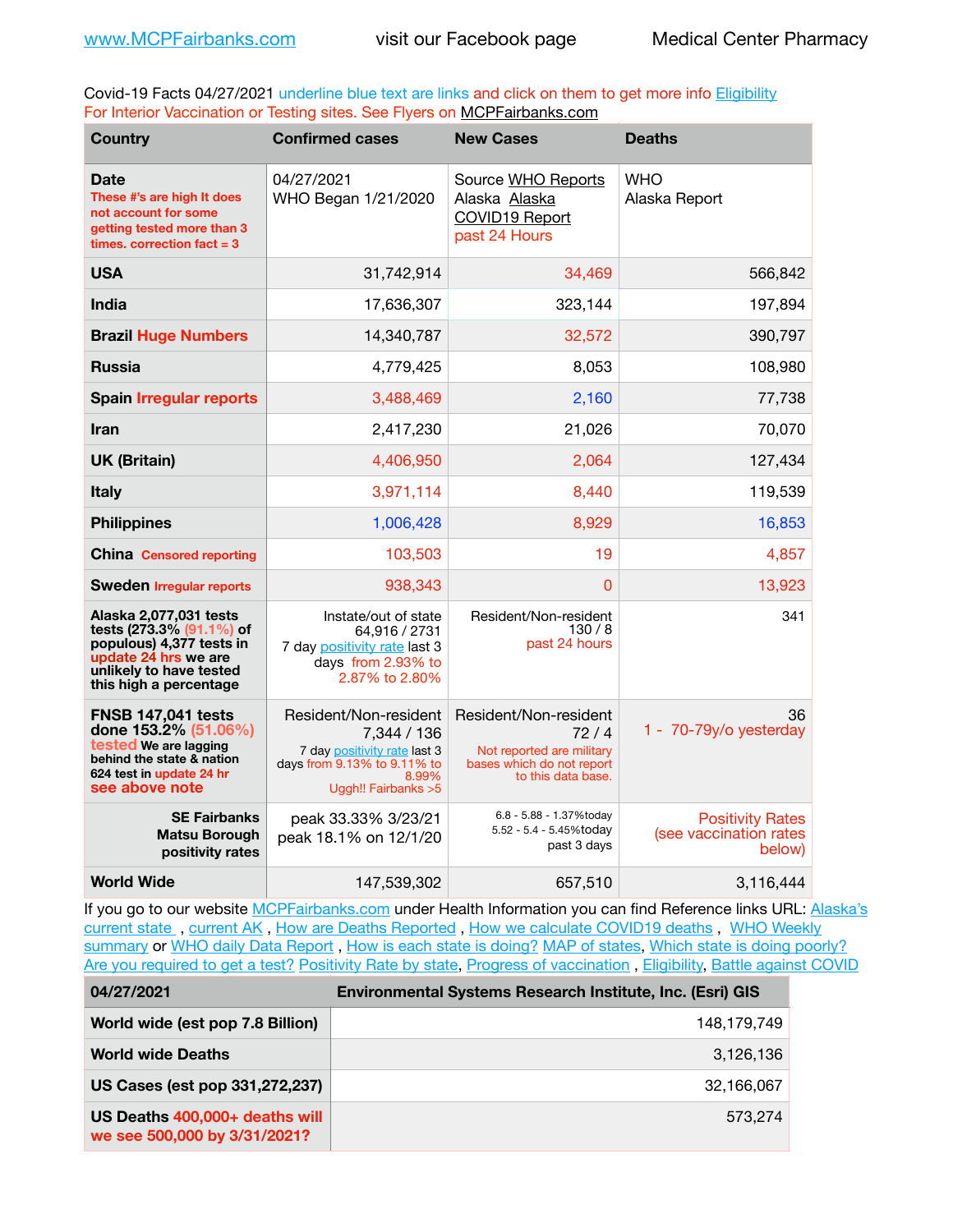## FDA has recommended a pause in the distribution of the Johnson and Johnson vaccine. Due to increase risks of blood thrombosis in young 18-48 y/o women.

Impact of COVID-19 on the US Healthcare system

Estimated US Population 331.3 million 194.4% (64.79%) have been tested (643.3 million) Estimated 5% of US population will test positive for Covid-19 16.56 million (currently 32.2 Million (9.72%) of population tested positive vs Alaska (8.54%) we have currently tested an est. 643.3 million based on 32.2 mill that have tested positive discount some of these numbers by 67% to account for multiple testing of same person.

If 8% will require hospitalization of the 16.56 million positive cases, we would need 1.325 million beds. Estimated by the American Hospital Association there are 800,000 staffed beds available.

The US has 2.8 hospital beds per 1000 our needs could be 56, China had 4.3, Italy 3.2, South Korea 12.3

The USNS Mercy and Comfort added 2,000 staffed beds, not ICU

Of these estimated to be admitted to ICU **860,000**, to ICU beds

 The Needs The US has 16,000 ICU beds we have 68,000-85,000 beds

US could need 299,000 beds with ventilators  $\leq$ 16,000 ventilators

**Summation:** Estimated needs could be 1.325 million hospitalized beds for just COVID-19 patients alone. If positives represents 5% of test run, then approximately 643.3 million have been tested, we have no idea how many tests have been run or how many multiple tests conducted on the same person, resulting in 32.2 million positive tests run with 573,274 with 660 deaths in the past 24 hours, ave 2320/day. In AK, with 64,916 positive cases 8.54% of Alaska, 1,471 hospitalizations, and 341 deaths. Hospitalization rate is 2.27% of those that test positive, Death Rate 0.525% overall or 23.18% of those hospitalized. Those >60 y/o represent 15% of positive cases, yet represent 80% of deaths. 560,217 vaccines given equal approximately 255,604 (33.63%) completed series and 304,613 (40.08%) vaccinated once of population

Normal ICU stay 5-7 days, estimated ICU stay for COVID-19 2-3 weeks and they could tie up a ventilator for that length of time also, helping only 1/3 as many patients.

This is why we need to flatten the curve by social spacing and only essential travel.

Expected Death (these are just estimates based on other countries) if 5% of the US Population (16.56 million) test positive we are now at 29.137 million positive (8.8%) and if

1% die = 165,600 people

2% die = 311,200 people

3% die = 496,800 people

6% die = 993,600 people obviously we have passed the 1.325 million positive cases we are 29.137 million so if 5% of the US population (16.56 million) test positive and 6% of those die = 993,600 deaths if no vaccine, or if 3.09% (511,704) will die, but we are 104.8% of the way there in 52 weeks (1 year).

World wide death rate of positive tests actually 2.11%. The US is at 573,274 1.78% of those actually tested positive, that is 70% lower death rate than when we started in 3/2020 , started at 6%. But we are slipping Death % have gone from 1.67 to 1.82%. There are 7.8 Billion people in the world 331 million live in the US (4.2% of the world's population) 9.72% have tested positive. The US deaths represents 18.34% of the world's death numbers and 21.71% of worldwide confirmed cases.

In comparison to the flu in the US.

CDC Estimates. From 2010 to 2016, the flu-related death rate was between 12,000 and 56,000, with the highest season being 2012 to 2013 and the lowest being 2011 to 2012. Most deaths are caused by complications of the flu, including pneumonia or a secondary bacterial infection of the heart or brain. or 2,000 to 9,333 per year. In 2020 in the US has 19 million cases 180,000 hospitalized and 10,000 (0.052%) have died, typically it is 2% will die, compared to 1.78% with COVID19. 194.4% (US), 273.3% (Alaska), & 153.2% (Fbks) are still too few to protect us from future outbreaks. Experts feel that we need either need people to get infected with the virus and develop antibodies or get vaccinated to create immune antibodies to protect us, that we need >60% of the population to have positive antibody tests and preferably 70-90%, one expert felt they would not feel confident til >85% were positive, to give assurance (herd immunity) in order to go without masks and social distancing. NY City seems to have the highest number at 20%. Testing is so important. Currently we are testing at 45.67 Million tests per month. At this rate to test everyone once it will take 7.18 months or over 0.59 years. To test 3 times it would take 21.54 months or 1.77 years

The [Flu](https://lnks.gd/l/eyJhbGciOiJIUzI1NiJ9.eyJidWxsZXRpbl9saW5rX2lkIjoxMDMsInVyaSI6ImJwMjpjbGljayIsImJ1bGxldGluX2lkIjoiMjAyMTAyMjYuMzYwNDA3NTEiLCJ1cmwiOiJodHRwczovL3d3dy5jZGMuZ292L2ZsdS93ZWVrbHkvb3ZlcnZpZXcuaHRtIn0.ePMA_hsZ-pTnhWSyg1gHvHWYTu2XceVOt0JejxvP1WE/s/500544915/br/98428119752-l) (Influenza kills approximately 1-2% of those infected ([1.6% positivity in Alaska](http://dhss.alaska.gov/dph/Epi/id/SiteAssets/Pages/influenza/trends/Snapshot.pdf) zero deaths for flu), SARS killed 800 people total, COVID19 appears to kill  $1.78\% > 572,614$  of those that test positive (9.72% of US COVID) or 12.3% less deadly than the flu and seems to be more contagious. (Seems to spread more readily) Flu [rates dropped from 300 to single digits this year](https://lnks.gd/l/eyJhbGciOiJIUzI1NiJ9.eyJidWxsZXRpbl9saW5rX2lkIjoxMDEsInVyaSI6ImJwMjpjbGljayIsImJ1bGxldGluX2lkIjoiMjAyMTAyMjYuMzYwNDA3NTEiLCJ1cmwiOiJodHRwOi8vZGhzcy5hbGFza2EuZ292L2RwaC9FcGkvaWQvUGFnZXMvaW5mbHVlbnphL2ZsdWluZm8uYXNweCJ9.oOe3nt2fww6XpsNhb4FZfmtPfPa-irGaldpkURBJhSo/s/500544915/br/98428119752-l) note the start of mask wearing impacted flu numbers.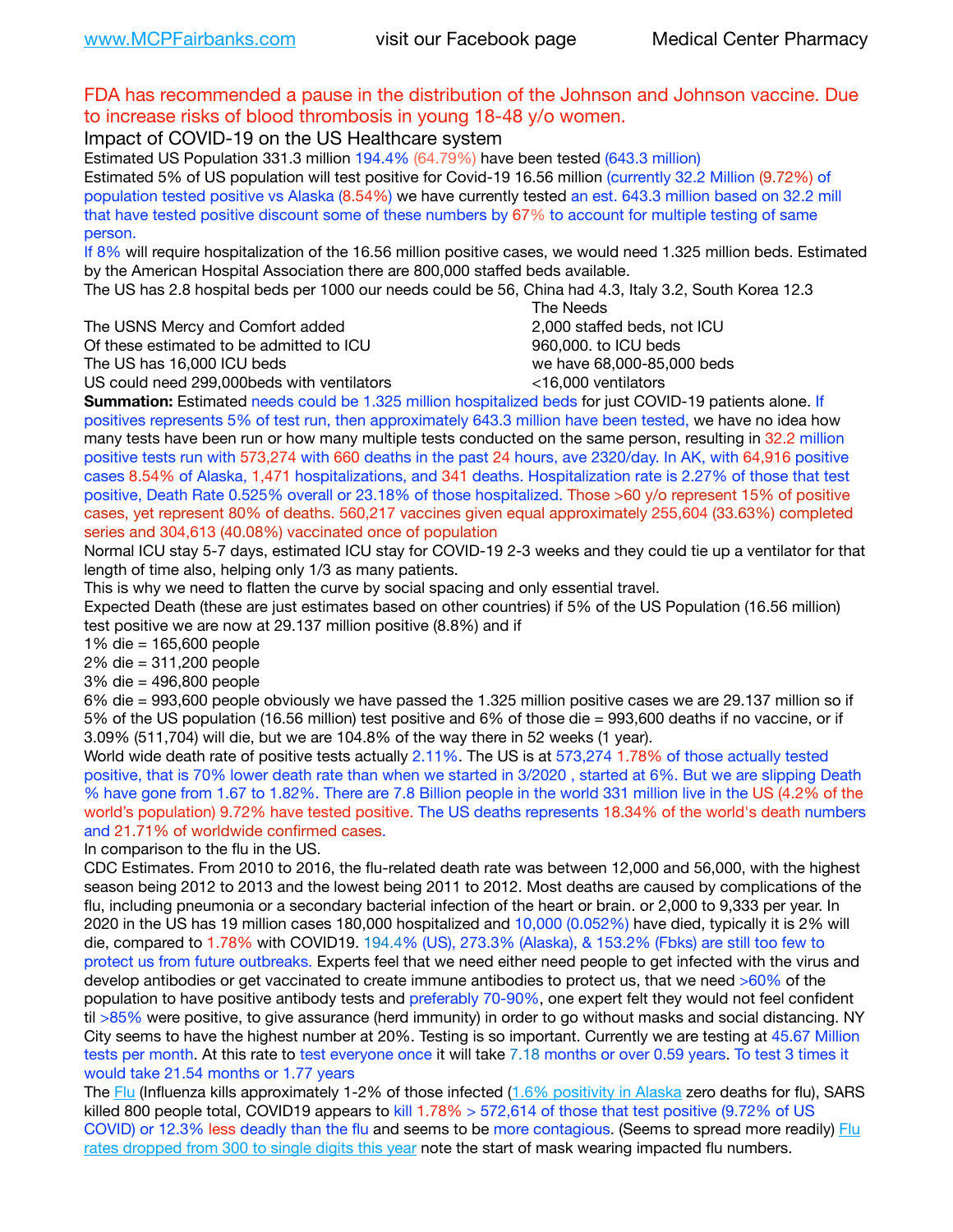Alaska has 64,916 so far, 7,344 in Fairbanks or 1 of every 9 of Alaskans, and with 36 of 341 deaths 1 in 9, the first case was transient foreign airline crew member. Interesting, the Source of Alaska's SARS-Cov2 virus originated not from East Asia by travelers or the west coast (Washington where it was first observed) , but came from the east coast of the US, and they were inoculated first from Europe, accordingly from New York's Governor and CDC. Currently 36 Variants known, only 6 of major concern in the US. (Europe's (china's)) Primary, plus an Ohio variant (COH.20G/501Y), California, [UK](https://www.cdc.gov/coronavirus/2019-ncov/transmission/variant-cases.html) (B.1.1.7), (7) South African (1.351), and (2) Brazil (P.1), we have seen 5, Europe's (China) [variant,](https://www.webmd.com/lung/news/20210318/cdc-who-create-threat-levels-for-covid-variants?ecd=wnl_cvd_031921&ctr=wnl-cvd-031921&mb=kYbf7DsHb7YGjh/1RUkcAW0T6iorImAU1TDZh18RYs0=_Support_titleLink_2) California, Brazil, UK, South Africa, in Alaska so far, the last 3 in particular as they have a 50% increase in transmissibility vs 20% in the others over the China variant.

**Best practice protection** is good personal Hygiene do not touch eyes, nose, mouth, wash hands frequently for at least 20-30 seconds, before you touch your face, and observe personal spacing of 6-18 feet. Remove your shoes in your house, frequently clean surface areas, let the cleaner sit 15-20 sec before wiping off. **We are recommending to wear any kind of mask.**

Drug treatment is being researched, but as yet not been verified, only suggested. Best to isolate those sick and isolate those most susceptible (old and preconditioned with risk factors)

**Risk factors:** Cardiovascular disease (56.6%), Obesity (41.7%), Diabetes (33.8%), age >60, respiratory problems, especially smokers or those who vape, High Blood Pressure

If you have been exposed self isolate for 2-4 weeks

One episode in China, a man tested negative for 27 days before showing symptoms. So Isolation may want to be considered up to 4 weeks not just 10-14 days.

Italy 1 in 10 positive cases admitted to ICU due to Hypoxic failure requiring mechanical ventilation. In NY it was 1 in 7 that required hospitalization, of the 5700 hospitalized 2634 were discharged (79% (2081)) or added (21%(553)), 9 in 10 put on a ventilator died.

Public policy development and education is important. **How Long does Covid-19 stay on objects** Air (droplets in air, sneeze/cough) up to 3 hours

| All juriplets in all, slieeze/cought | ap to o hours |                            |
|--------------------------------------|---------------|----------------------------|
| Copper                               | 4 hrs         |                            |
| skin (SARS-COV2)                     | 9.04 hrs      | (Influenza virus 1.82 Hrs) |
| droplets on skin (sneeze)            | 11 hours      |                            |
| Cardboard (Amazon Box)               | 24 hrs        |                            |
| Plastic surfaces/Stainless Steel     | 72 hours      |                            |
|                                      |               |                            |







Vaccination in Alaska by Age

### Updated graph numbers.

#### Project outward

| Exhalation can spray           | $1.5$ m $(4.9$ ft)     |
|--------------------------------|------------------------|
| spittle (droplets)             |                        |
| Coughing                       | $2 \text{ m}$ (6.6 ft) |
| Sneeze                         | 6 m (19.7 ft)          |
| Development of immune response |                        |

Early viral testing tests to see if you currently have the virus.

Later antibody testing tells us if you have been exposed and survived. But does not tells us if you have immunities to the virus. We will need to have both tests done in order to

open the community..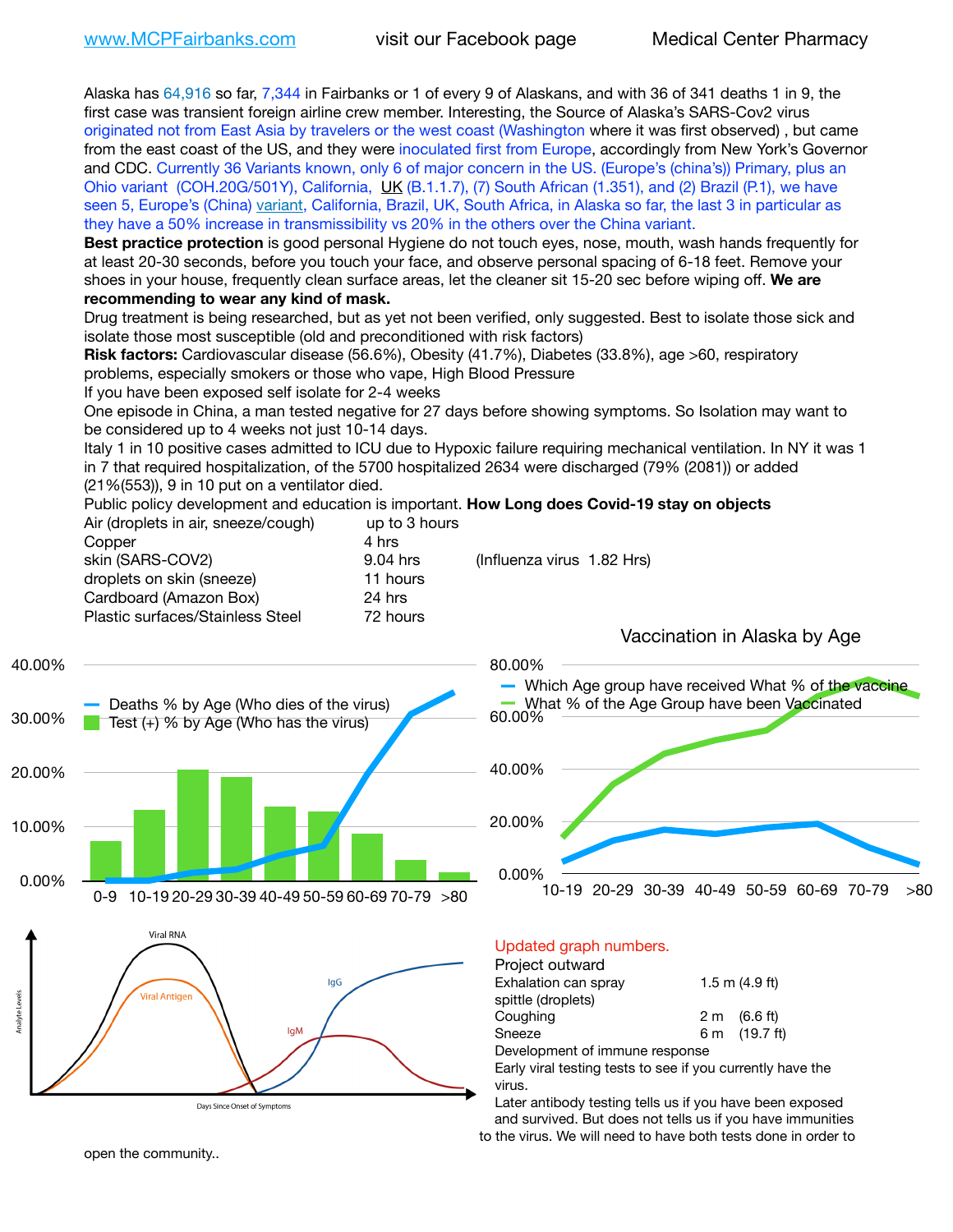Viral Antigen and Viral RNA tells us you have the disease and can spread the disease and can or are currently sick. IgM (short term) and IgG (long term antibodies) tells us you have experienced the virus or had the vaccine, and got over it. You may be resistant if your [antibody levels](https://www.cdc.gov/coronavirus/2019-ncov/lab/resources/antibody-tests.html) are high enough. [Current](https://l.facebook.com/l.php?u=https://www.itv.com/news/2020-10-26/covid-19-antibody-levels-reduce-over-time-study-finds?fbclid=IwAR3Dapzh1qIH1EIOdUQI2y8THf7jfA4KBCaJz8Qg-8xe1YsrR4nsAHDIXSY&h=AT30nut8pkqp0heVuz5W2rT2WFFm-2Ab52BsJxZZCNlGsX58IpPkuVEPULbIUV_M16MAukx1Kwb657DPXxsgDN1rpOQ4gqBtQsmVYiWpnHPJo2RQsU6CPMd14lgLnQnFWxfVi6zvmw&__tn__=-UK-R&c%5B0%5D=AT1GaRAfR_nGAyqcn7TI1-PpvqOqEKXHnz6TDWvRStMnOSH7boQDvTiwTOc6VId9UES6LKiOmm2m88wKCoolkJyOFvakt2Z1Mw8toYWGGoWW23r0MNVBl7cYJXB_UOvGklNHaNnaNr1_S7NhT3BSykNOBg) [View of antibodies/immunity](https://www.livescience.com/antibodies.html)[.](https://www.itv.com/news/2020-10-26/covid-19-antibody-levels-reduce-over-time-study-finds) We have tested currently 273.3% (91.1%) of the Alaskan population and over little over 194.4% (64.79%) of the US population, discount these numbers by 67% to reflect multiple testing of the same person. To be safe, we need at least 25% to see if we are making progress, [60%](https://www.jhsph.edu/covid-19/articles/achieving-herd-immunity-with-covid19.html) to [barely qualify](https://www.nature.com/articles/d41586-020-02948-4) to be safe, and [70-90%](https://www.mayoclinic.org/herd-immunity-and-coronavirus/art-20486808) to be assured we will not see a second wave of sickness. Some experts will [not feel safe til we are at 85%.](https://www.bannerhealth.com/healthcareblog/teach-me/what-is-herd-immunity)

Three types of clinical laboratory COVID-19 or SARS-CoV-2 tests are being developed:

Molecular Gene sequencing (current method), Viral antigen (testing parts of the virus), Host antibody tests (serology). They detect the virus in different ways.

Mask & [Mask Usage:](https://www.nationalgeographic.com/history/2020/03/how-cities-flattened-curve-1918-spanish-flu-pandemic-coronavirus/) N95 filter out 95% of the particles in the air 3 microns in size or larger.

Mold sizes are about 10-12 microns in size. Bacteria are larger, so is dust

Gas molecules and viruses are smaller. PM2.5 are 2.5 microns in size.

**Viruses** can be 1 micron in size, 0.3 micron in size, or 0.1 microns in size, so they **will pass right through**. **We recommend wearing any mask, the mask may provide up to 5 times the protection** ver **wearing no mask at all**. It still **does not protect** the wearer from contracting the infection, it **can inhibit** the spreading, something is **better than nothing at all**.

**Remember there is a clean side ( the side towards you) and a dirty side,** the side to the contaminated air is dirty. If you are COVID positive then this is reversed. When handling the mask, do not touch the dirty side and then touch your face, Wash properly your hands first after touching the dirty side before touching your face. If you are infected the dirty side is the inside surface of the mask. Wash your homemade mask in hot water wash >133F (for at least 10 minutes) and rinse to sanitize with high heat >133F Plus and a weak bleach or peroxide (not Both) the mask. Daily if possible. If you are a frontline health care provider with a homemade fabric mask 2 hours. Do not touch the dirty side.

**Alcohol solutions** should be 60-80% alcohol **70%** is optimal. **Keep wet and rub 30 seconds**, or Happy Birthday song sung 3 times. **Hydrogen peroxide diluted to 2%** or 4 teaspoonful per quart of water (20ml per 946ml) Bleach the same ratio **Vinegar and ammonia are good cleaning agents, but not disinfectants**. **Do not mix** any of these agents together, toxic fumes can result. **Disinfectants, in order to be effective**, should remain on the applied surface, to be cleaned moist **(wet) for 30 seconds to 4 minutes** depending on material. Caution may dissolve glue or adhesives or bleach and discolor items, check with manufacturers. Do not let it get inside electronic devices. UV (10 minutes), [UV light](http://www.docreviews.me/best-uv-boxes-2020/?fbclid=IwAR3bvFtXB48OoBBSvYvTEnKuHNPbipxM6jUo82QUSw9wckxjC7wwRZWabGw) only kills where it can see.

#### **Myths**

Taking hot baths, using colloidal silver, eating garlic soup, gargling with bleach are not proven to be effective. We have already seen using chloroquine taking the wrong form in the wrong dose can be fatal, one death and one critically injured. (see Arizona couple after listening to the president)

**We have heard of all kinds of cures.** To date there is no curative or preventative treatments, only supportive therapy. At this point there is **no proof** that Quinine, zinc, Hydroxychloroquine, Chloroquine, or Vitamin C works. As they say wives-tale at best, irresponsible reporting most likely. We have seen no information that they work, ineffective dosing issues, over-dosing issues, permanently killing the senses of smell or taste, inappropriate usage, cardiac arrhythmias, and death from the usage of these agents have been reported.

The virus may die out with heat of summer, or cold weather, this is a myth, There are a couple of studies at show the virus can withstand 98F. We know the body tries to use up to 104F to potentiate our immune system, to kill viruses. Taking NSAID, Aspirin, Ach-Inhibitors, Arb's and you get the COVID-19 infection are not contraindicated and no clinical evidence that says you should stop any of these classes of medications. It would be misguided and ill advised if you did so In other words, Unless your doctor makes changes, keep taking your medications unless told to do otherwise.

As of 12/21/20, DHSS is aware of 11 reports regarding possible allergic reactions from Alaska's hospitals to CDC: Bartlett Regional Hospital (8), Providence Alaska (2) and Fairbanks Memorial Hospital (1). Two were identified as anaphylaxis and one of those resulted in hospitalization for ongoing monitoring. In the other three cases, symptoms were mild and not considered anaphylaxis. Symptoms have resolved in all cases and the hospitalized patient has been discharged and is doing well. The CDC said there appears to be no obvious geographic clustering of these reactions, nor was a specific production lot involved. People who experience anaphylaxis after the first dose should not receive a second dose, according to CDC recommendations.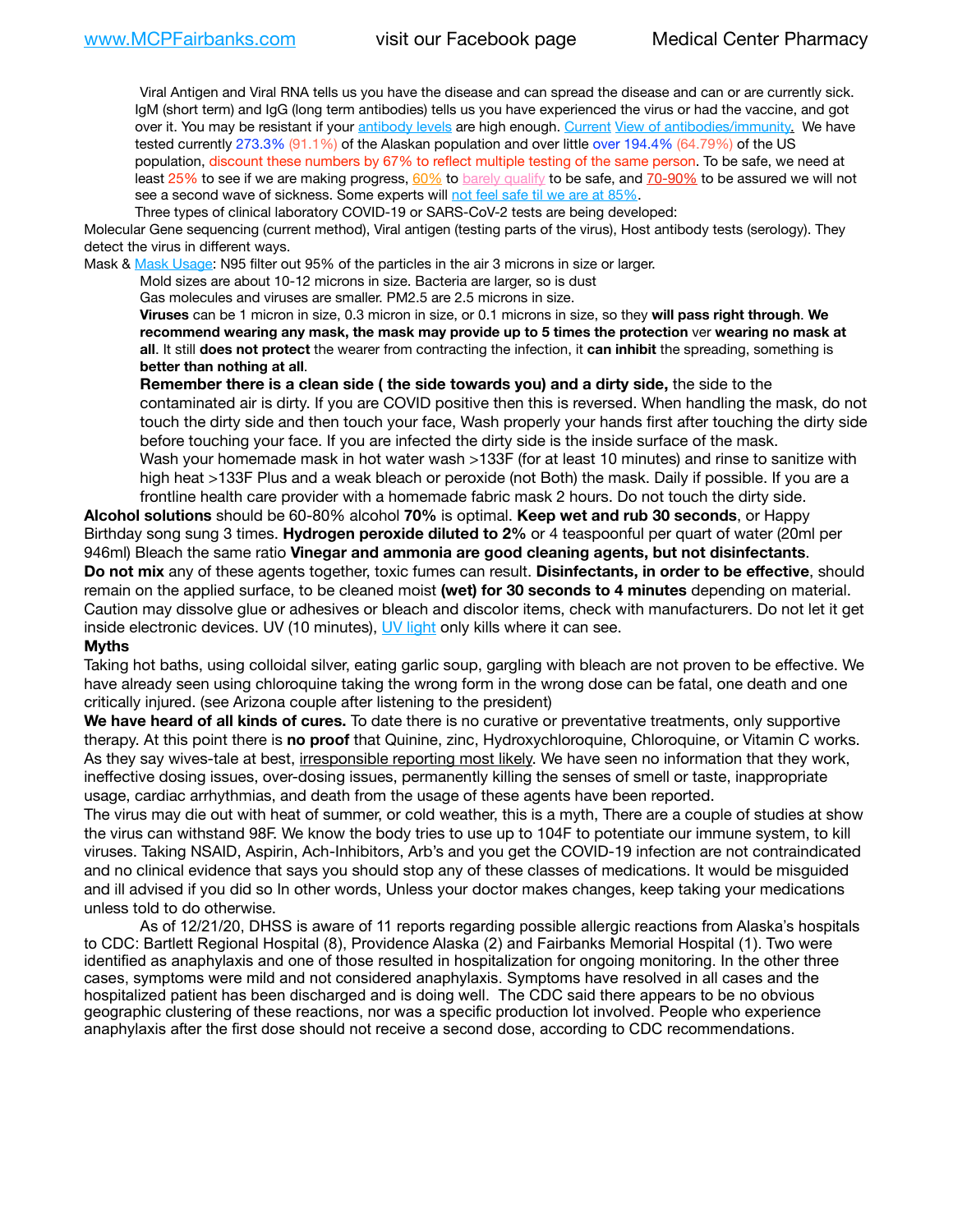Most Alaska adults have at least one ongoing condition that increases their chances of getting seriously ill with COVID-19.



| <b>Conflict</b>                                | <b>Combat Death</b> | Past 24 hours |
|------------------------------------------------|---------------------|---------------|
| <b>Revolutionary War</b>                       | 8,000               |               |
| <b>Civil War</b>                               | 214,938             |               |
| <b>World War I</b>                             | 53,402              |               |
| <b>World War II</b>                            | 291,557             |               |
| <b>Korean Conflict</b>                         | 33,686              |               |
| Vietnam                                        | 47,424              |               |
| <b>Gulf War</b>                                | 149                 |               |
| Afghanistan                                    | 1,833               |               |
| Iraq                                           | 3,836               |               |
| <b>1918 Flu</b>                                | 675,000             |               |
| 9/11 deaths                                    | 2,977               |               |
| COVID19 deaths from 1/20/2020<br>to 04/27/2021 | 573,274             | 660           |

Check our website [www.MCPFairbanks.com](http://www.MCPFairbanks.com) for the 13 testing sites in the interior of Alaska.

Alaska is in Phase 2, Where everyone over the age of 16 years old qualify to receive the vaccination. Those under the age of 16 will be announced at a later time, pending research results from The companies producing the vaccines and the FDA approval process. Be sure to keep and save your proof of vaccination cards as you may need it for travel purposes in the future.

Gao Fu, the director of the China Centers for Disease Control, admitted on 4/10/2021 that the country's vaccines don't exactly give Covid-19 a knockout blow. One study from Brazil found that the vaccine from the Chinese company Sinovac was 50.4% effective, compared to Pfizer's 97%. Fu said the government is looking for ways to boost effectiveness.

## Many Alaskans live with underlying health concerns

You can not change your age but you can affect change with other risk factors. Nov. 17, 2020 for more information check out [Alaska DHSS Insights](http://dhss.alaska.gov/dph/Epi/id/Pages/COVID-19/blog/20201117.aspx)

Epidemiologists within the Section of Chronic Disease Prevention and Health Promotion analyzed reports from about 8,500 randomly-selected Alaska adults who participated in the annual [Behavioral Risk Factor Surveillance System \(BRFSS\)](http://dhss.alaska.gov/dph/Chronic/Pages/brfss/default.aspx) telephone survey between 2016 and 2018. About 67% of Alaska adults — two out of three — have at least one of the following ongoing health concerns that have been shown to increase chances for serious illness from COVID-19: